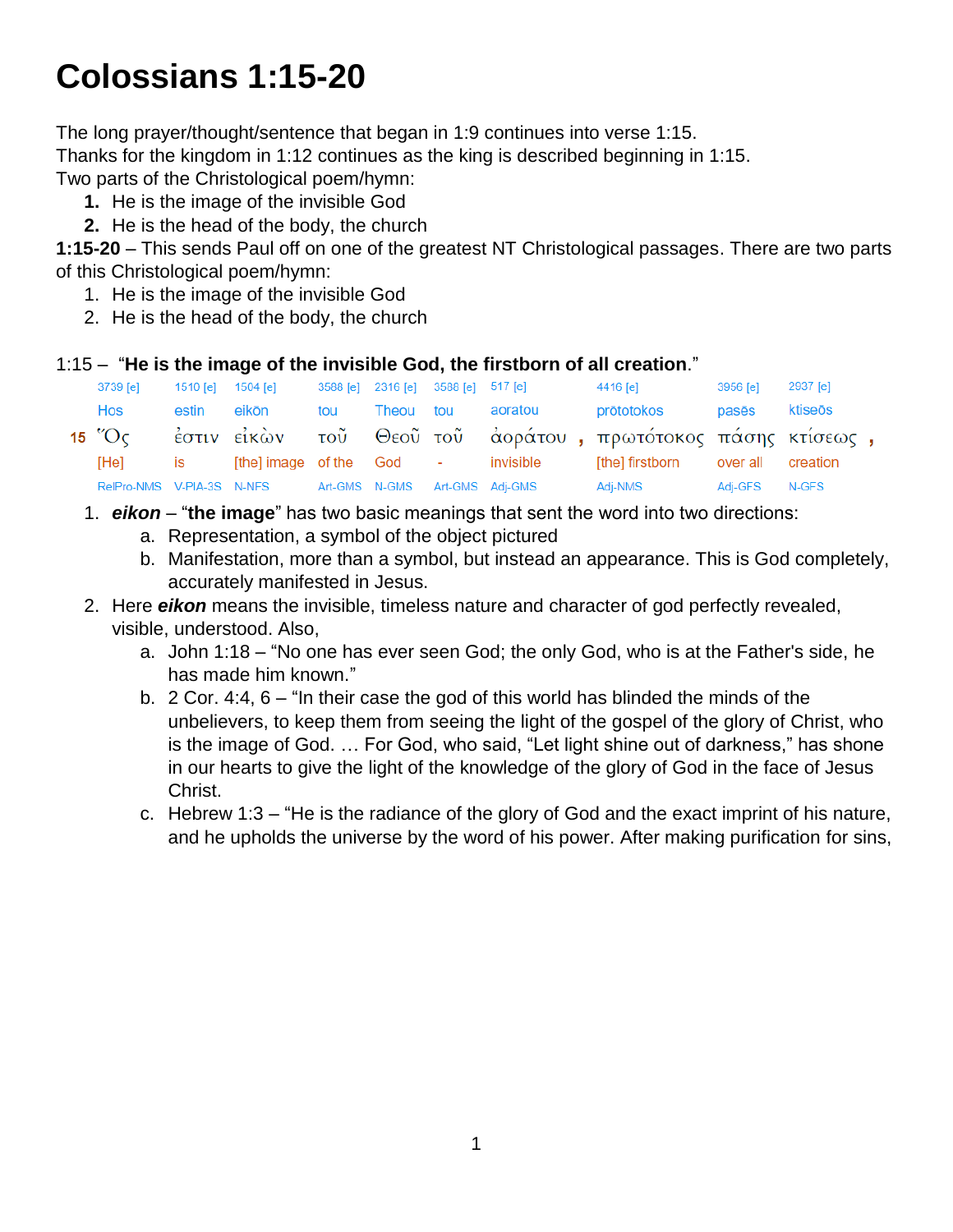|                          | 3739 [e]<br>hos<br>$3\degree$ $\degree$ $\degree$<br>who<br>RelPro-NMS       | 1510 [e]<br>ōn<br>$\ddot{\omega}$ v<br>being<br><b>V-PPA-NMS</b> | 541 [e]<br>apaugasma<br>απαύγασμα<br>[the] radiance<br>N-NNS |                                              | 3588 [e]<br>tēs<br>τῆς<br>of [His]<br>Art-GFS N-GFS       | 1391 [e]<br>doxēs<br>δόξης<br>glory              | 2532 [e]<br>kai<br>$\kappa$ $\alpha$<br>and<br>Coni | 5481 [e]<br>charaktēr<br>χαρακτὴρ<br>N-NMS | [the] exact expression                                               | 3588 [e]<br>tēs<br>τñς<br>of the                    | 5287 [e]<br>hypostaseōs<br>substance<br>Art-GFS N-GFS |                                  | 846 [e]<br>autou<br>υποστάσεως αυτού,<br>of Him<br>PPro-GM3S | 5342 [e]<br>pherōn<br>φέρων<br>upholding<br>V-PPA-NMS |
|--------------------------|------------------------------------------------------------------------------|------------------------------------------------------------------|--------------------------------------------------------------|----------------------------------------------|-----------------------------------------------------------|--------------------------------------------------|-----------------------------------------------------|--------------------------------------------|----------------------------------------------------------------------|-----------------------------------------------------|-------------------------------------------------------|----------------------------------|--------------------------------------------------------------|-------------------------------------------------------|
| te<br>τε<br>then<br>Conj | 3588 [e]<br>5037 [e]<br>ta<br>τὰ<br>Art-ANP                                  | 3956 [e]<br>panta<br>πάντα τῷ<br>all things<br>Adi-ANP           | 3588 [e]<br>tō<br>by the<br>Art-DNS N-DNS                    | 4487 [e]<br>rhēmati<br><b>ρήματι</b><br>word | 3588 [e]<br>tēs<br>τῆς<br>of the                          | $1411$ [e]<br>dynameōs<br>power<br>Art-GFS N-GFS | δυνάμεως δι'                                        | 1223 [e]<br>di<br>through<br>Prep          | 846 [e]<br>autou<br>αύτοῦ, καθαρισμὸν τῶν<br>of Himself<br>PPro-GM3S | 2512 [e]<br>katharismon<br>N-AMS                    | [the] purification                                    | 3588 [e]<br>tōn<br>÷.<br>Art-GFP | 266 [e]<br>hamartion<br>άμαρτιῶν<br>of sins<br>N-GFP         |                                                       |
|                          | 4160 $[e]$<br>poiēsamenos<br>ποιησάμενος,<br>having made<br><b>V-APM-NMS</b> |                                                                  | 2523 [e]<br>ekathisen<br>εκάθισεν έν<br>sat down<br>V-AIA-3S | 1722 [e]<br>en<br>at<br>Prep                 | 1188 [e]<br>dexia<br>δεξιᾶ<br>[the] right hand<br>Adj-DFS |                                                  | 3588 [e]<br>tēs<br>τῆς<br>of the<br>Art-GFS N-GFS   | 3172 [e]<br>Megalosynes<br>Majesty         | Μεγαλωσύνης                                                          | 1722 [e]<br>en<br>$\epsilon$ v<br><b>on</b><br>Prep | 5308 [e]<br>hypsēlois<br>ύψηλοΐς.<br>high<br>Adj-DMP  |                                  |                                                              |                                                       |

## he sat down at the right hand of the Majesty on high"

- i. "radiance" apaugasma means "radiance" as "a light flashing forth or from something", "gleam"
- ii. "exact imprint" or "exact representation" or "the express image"
	- 1. Greek *character* defined as "a tool for engraving" used to say "an impression", "representation", "exact reproduction", "a graving-tool"
	- 2. The word properly means "engraving" but is used to refer to "an exact impression or likeness which ALSO reflects the INNER CHARACTER."
- 3. *eikon* is being formed in people of Christ by indwelling Spirit
	- a. 2 Cor.3:18 "And we all, with unveiled face, beholding the glory of the Lord, are being transformed into the same image (*eikona*) from one degree of glory to another. For this comes from the Lord who is the Spirit."
	- b. Col. 3:10 "and have put on the new self, which is being renewed in knowledge after the image (*eikona*) of its creator."
	- c. Eph. 4:24 "and to put on the new self, created after the likeness of God in true righteousness and holiness."
- 4. "**firstborn**" is *prototokos* and is used 130 times in LXX in genealogies and historical narratives to indicate priority and sovereignty of rank.
	- a. "Firstborn" indicates a special place in the father's family covenant.
	- b. "Firstborn" is priority of rank.
	- c. Psalm 89:27 "make him my firstborn, the highest of the kings of the earth."
	- d. Proverbs 8 "Wisdom of God is given this same place as Jesus in Proverbs 8

1:16 – "**For by him all things were created, in heaven and on earth, visible and invisible, whether thrones or dominions or rulers or authorities—all things were created through him and for him**."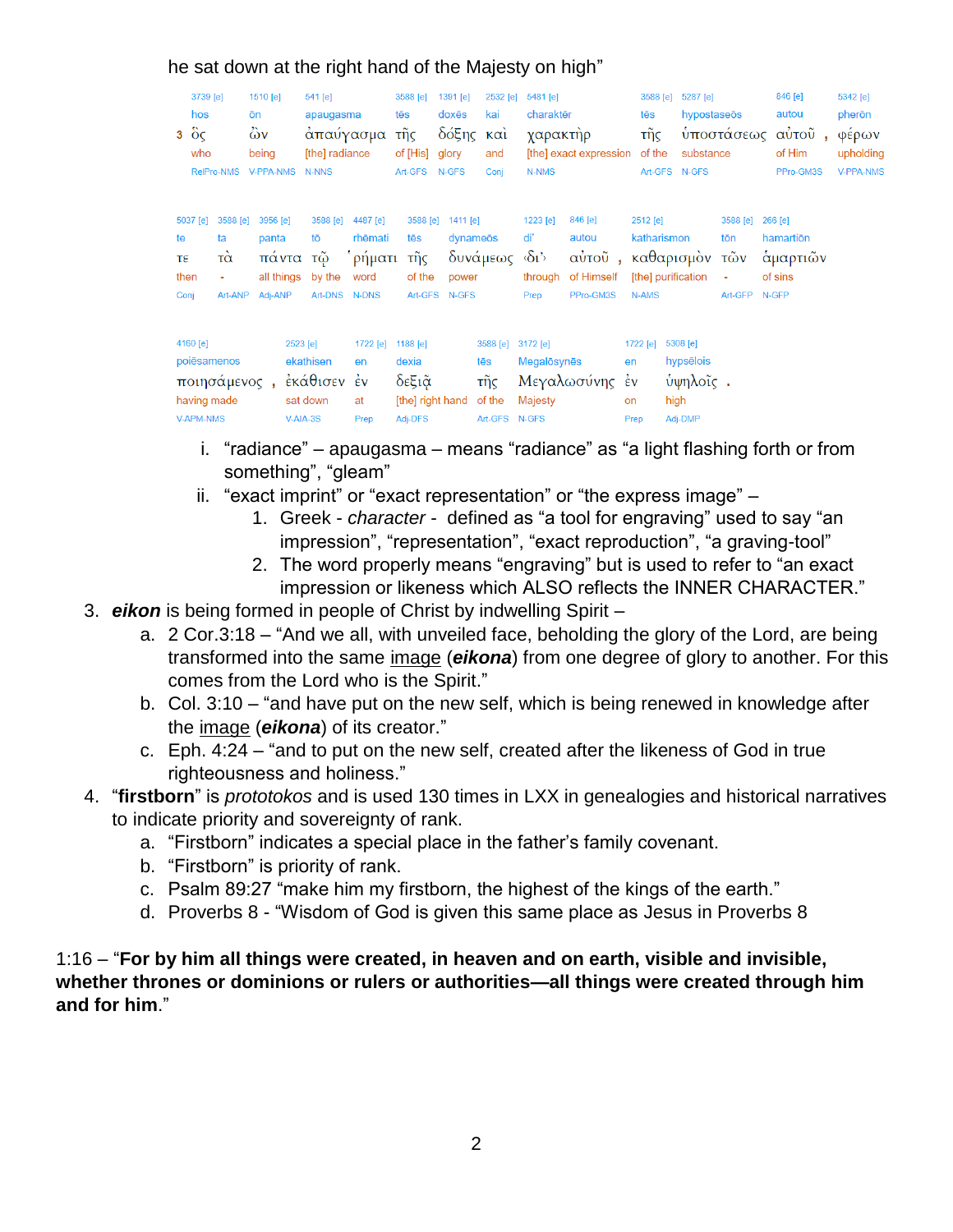| 16                                                 | 3754 [e]<br>hoti<br>$\ddot{\mathrm{o}}$ ti<br>Conj | because                                           | en<br>$\dot{\epsilon}$ v<br>in<br>Prep | 1722 [e]                              | 846 [e]<br>autō<br>αὐτῷ<br>Him<br>PPro-DM3S V-AIP-3S | 2936 [e]<br>ektisthē<br>έκτίσθη<br>were created             |                         | 3588 [e]<br>ta<br>τά<br>$\blacksquare$<br>Art-NNP | 3956 [e]<br>panta<br>πάντα έν<br>all things<br>Adj-NNP | en<br>in<br>Prep                          | 1722 [e]                                         | 3588 [e]<br>tois<br>τοΐς<br>the<br>Art-DMP | 3772 [e]<br>ouranois<br>ούρανοῖς<br>heavens<br>N-DMP                 | 2532 [e]<br>kai<br>$\kappa$ $\alpha$<br>and<br>Conj                                       | 1909 [e]<br>epi<br>$\epsilon$ <sup><math>\pi</math></sup> $i$<br>upon<br>Prep | 3588 [e]<br>tēs<br>τῆς<br>the<br>Art-GFS | 1093 [e]<br>gēs<br>γῆς,<br>earth<br>N-GFS |
|----------------------------------------------------|----------------------------------------------------|---------------------------------------------------|----------------------------------------|---------------------------------------|------------------------------------------------------|-------------------------------------------------------------|-------------------------|---------------------------------------------------|--------------------------------------------------------|-------------------------------------------|--------------------------------------------------|--------------------------------------------|----------------------------------------------------------------------|-------------------------------------------------------------------------------------------|-------------------------------------------------------------------------------|------------------------------------------|-------------------------------------------|
| 3588 [e]<br>ta<br>$\vec{\alpha}$<br>the<br>Art-NNP |                                                    | 3707 [e]<br>horata<br>δρατά<br>visible<br>Adj-NNP |                                        | 2532 [e]<br>kai<br>καὶ<br>and<br>Conj | 3588 [e]<br>ta<br>$\vec{\alpha}$<br>the<br>Art-NNP   | 517 [e]<br>aorata<br>αόρατα<br>invisible<br>Adj-NNP         | $\mathbf{r}$            | 1535 [e]<br>eite<br>εΐτε<br>whether<br>Conj       | 2362 [e]<br>N-NMP                                      | thronoi<br>θρόνοι<br>thrones              | 1535 [e]<br>eite<br>$\epsilon$ ite<br>or<br>Conj | 2963 [e]<br>N-NFP                          | kyriotētes<br>κυριότητες<br>dominions                                | 1535 [e]<br>eite<br>$\mathbf{e}_{\mathbf{1}\mathbf{T}}^{\mathbf{y}}$<br><b>or</b><br>Conj | 746 [e]<br>archai<br>άρχαι<br>rulers<br>N-NFP                                 | 1535 [e]<br>eite<br>εΐτε<br>or<br>Conj   |                                           |
| 1849 [e]<br>N-NFP                                  | exousiai<br>authorities                            | έξουσίαι;                                         | ta<br>۰                                | 3588 [e]<br>τὰ<br>Art-NNP             | 3956 [e]<br>panta<br>πάντα<br>all things<br>Adj-NNP  | 1223 [e]<br>di'<br>$\delta$ <sup>'</sup><br>through<br>Prep | 846 [e]<br>autou<br>Him | αύτοῦ<br>PPro-GM3S                                | 2532 [e]<br>kai<br>$\kappa$ $\alpha$<br>and<br>Conj    | 1519 [e]<br>eis<br>$ε$ ίς<br>unto<br>Prep | 846 [e]<br>auton<br>Him                          | αὐτὸν<br>PPro-AM3S                         | 2936 [e]<br>ektistai<br>έκτισται.<br>have been created<br>V-RIM/P-3S |                                                                                           |                                                                               |                                          |                                           |

- 1. *Oti* "because", "for" the proof of his supremacy "FOR" or "BECAUSE" ("oti").
- 2. *en auto* is "in him" or "by him" meaning he is the sphere.
- 3. *Panta* is "all things"
	- a. Used 2x in this verse
	- b. "all things" was used in Paul's day as the word "universe" is used by us in our day.
	- c. *Panta* means the totality of creation
- 4. Three phrases indicate the relationship of his person and his acts for stating his supremacy:
	- a. "in him" or "by him" (1:16a) refers to "in his mind" or "in his sphere of influence and responsibility."
		- i. In what was eternally him and his.
		- ii. Jesus conceived of creation and all that it is and would be.
		- iii. Jesus was the architect and engineer of creation.
	- b. "through him" or "by him" (1:16b) means he produced his idea with his power and his ability.
		- i. John 1:1
		- ii. Hebrews 1:1-3 3.
	- c. "for him" (1:16b) the goal of all of creation was for his purpose and plan.
- 5. "Heaven" is the unseen, spiritual heavenlies of Eph.1:3,20; 2;6; 3:10, non-material world.
- 6. "Earth" is the temporal world.
- 7. Spiritual beings and classes of angelic beings.
	- a. These have dominant place in this epistle
	- b. Discussed in 2:8-3:4
		- i. Thrones –
		- ii. Powers Dominion *kyriotetos* lordship, domination, dignity.
			- 1. It refers to lordship and is used only 4x in the NT to identify divine or angelic lordship, domination, dignity.
			- 2. Most often it is used with reference to a celestial hierarchy: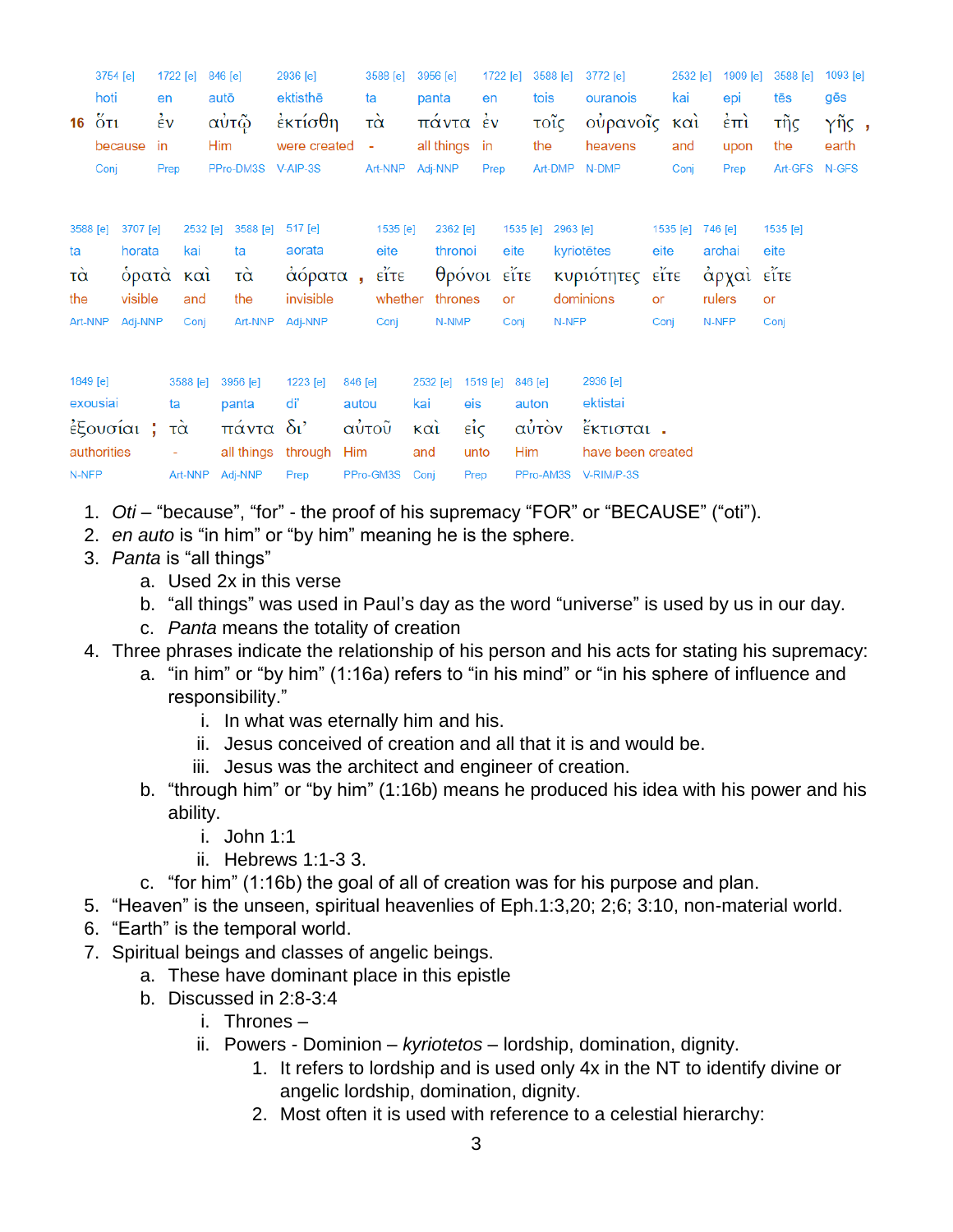- a. Ep. 1:21
- b. Colossians 1:16 –
- c. 2 Peter 2:10 "and to keep the unrighteous under punishment until the day of judgment, and especially those who indulge in the lust of defiling passion and despise authority."
- d. Jude 1:8 "Yet in like manner these people also, relying on their dreams, defile the flesh, reject authority, and blaspheme the glorious ones."
- iii. "Rulers" *archas* from *arche* defined as "beginning, origin" and used to refer to "rule in the kingly or magisterial sense" and quasi-personal ("quasi" meaning ""seemingly" "apparently but not really") sense as "rulers" and "magistrates" and then simply as "beginning".
- iv. Authorities *exousias* power, authority, weight.
	- 1. It refers to power and authority especially moral authority and influence.
	- 2. In later Judaism it developed into use as a spiritual power and soon was used to refer to a temporal, governmental power.
	- 3. This word *exousia* is built with;
		- a. the preposition *ek-* (meaning "out from") intensifying the word *eimi*.
		- b. *eimi* which means "to be" or "being as a right/privilege" making the full word mean "conferred power", "given authority", "delegated empowerment" and "operating in a designated jurisdiction."
		- c. Matthew 7:29 says Jesus spoke as one having authority; Matthew 8:9 the Centurion said he was a man under authority.
		- d. It is used 102 times in the NT and translated as authorities (7x) authority (65) charge, control, domain, dominion, jurisdiction, liberty, power, right.

## 1:17 – "**And he is before all things, and in him all things hold together**."

|      |           |  | 2532 [e] 846 [e] 1510 [e] 4253 [e] 3956 [e] 2532 [e] 3588 [e] 3956 [e] 1722 [e] 846 [e] |  |  | 4921 [e]                                                              |  |
|------|-----------|--|-----------------------------------------------------------------------------------------|--|--|-----------------------------------------------------------------------|--|
|      | Kai autos |  | estin pro pantōn  kai ta panta en autō                                                  |  |  | synestēken                                                            |  |
|      |           |  |                                                                                         |  |  | 17 Καὶ αὐτός ἐστιν πρὸ πάντων , καὶ τὰ πάντα ἐν - αὐτῷ - συνέστηκεν . |  |
|      |           |  | And He is before all things and - all things in Him hold together                       |  |  |                                                                       |  |
| Coni |           |  | PPro-NM3S V-PIA-3S Prep Adj-GNP Conj Art-NNP Adj-NNP Prep PPro-DM3S V-RIA-3S            |  |  |                                                                       |  |

- 1. The son was existing before the created things were created. This is repeating, in some sense, what is said in 1:15 in the expression "firstborn over all creation."
- 2. The son is not only the beginning creator of everything. But, the functioning system we exisit in today is holding together because of him. So, Jesus is not only the creator of a system, he is also the means by which the system continues.
	- a. The system finds Reality in Jesus
	- b. Hebrews 1:3 "He is the radiance of the glory of God and the exact imprint of his nature, and he upholds the universe by the word of his power. After making purification for sins, he sat down at the right hand of the Majesty on high."
	- c. Creation is the cosmos (which means both "order" and "world, world system") instead of the chaos because of Jesus.

1:18 – "**And he is the head of the body, the church. He is the beginning, the firstborn from the dead, that in everything he might be preeminent**."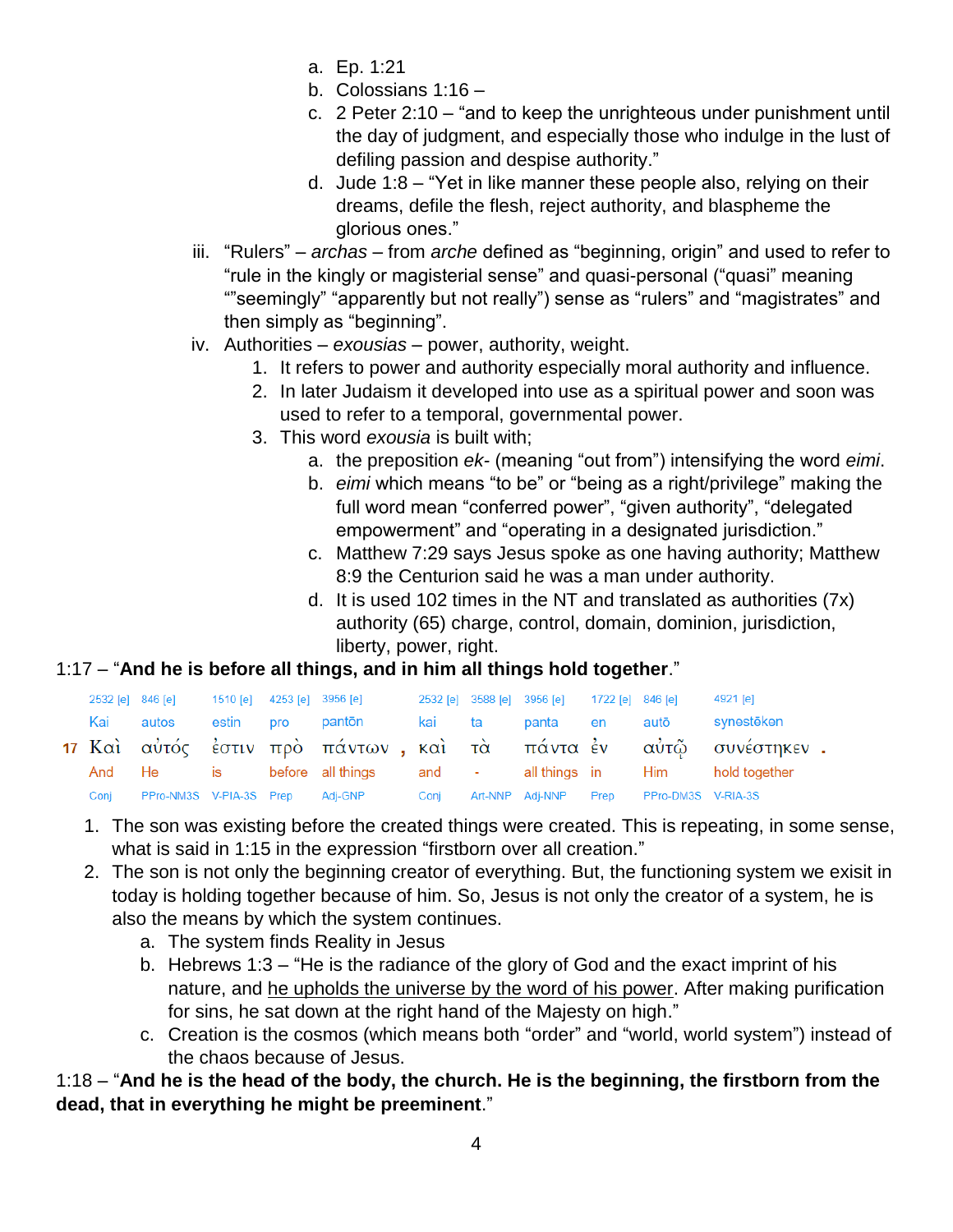|         | 2532 [e] 846 [e] |                                  | 1510 [e] 3588 [e] 2776 [e] |              |                     | 3588 [e]      | 4983 [e]              |               | 3588 [e] 1577 [e]                                          | 3739 [e]                    | 1510 [e] 3588 [e]      |     |
|---------|------------------|----------------------------------|----------------------------|--------------|---------------------|---------------|-----------------------|---------------|------------------------------------------------------------|-----------------------------|------------------------|-----|
|         | kai              | autos                            | estin                      | hē           | kephalē             | tou           | sōmatos               | tēs           | ekklēsias                                                  | hos                         | estin                  | hē  |
|         |                  |                                  |                            |              |                     |               |                       |               | 18 καὶ αὐτός ἐστιν ἡ κεφαλὴ τοῦ σώματος, τῆς ἐκκλησίας, ὅς |                             | $\frac{2}{5}$ στιν (ή) |     |
|         | And              | He .                             | <b>is</b>                  | the          | head                | of the        | bodv                  | the           | church                                                     | who                         | is                     | the |
|         | Conj             | PPro-NM3S V-PIA-3S Art-NFS N-NFS |                            |              |                     | Art-GNS N-GNS |                       | Art-GFS N-GFS |                                                            | RelPro-NMS V-PIA-3S Art-NFS |                        |     |
|         |                  |                                  |                            |              |                     |               |                       |               |                                                            |                             |                        |     |
| 1ه] 746 |                  | $\triangle 446$ [a]              |                            | $1537$ $[a]$ | 1م) 3498. [م) 3498. |               | $2443$ [e] $1096$ [e] |               | 11 1996 - 1941 1722                                        | $AAB$ $A$                   | $4409$ [e]             |     |

|               | $140$  e  $4416$  e                                                 |                      | 1537   el 3588   el 3498   el 35 | 2443  e    1096  e          1722  e    3956  e        846  e          4409  e |  |                                                                                             |
|---------------|---------------------------------------------------------------------|----------------------|----------------------------------|-------------------------------------------------------------------------------|--|---------------------------------------------------------------------------------------------|
|               | archē prōtotokos ek tōn nekrōn hina genētai en pasin autos prōteuōn |                      |                                  |                                                                               |  |                                                                                             |
|               |                                                                     |                      |                                  |                                                                               |  | άρχή, πρωτότοκος έκ τῶν νεκρῶν, ἵνα γένηται ἐν πᾶσιν αὐτὸς πρωτεύων,                        |
|               |                                                                     |                      |                                  |                                                                               |  | beginning firstborn out from the dead so that might be in all things He holding preeminence |
| N-NFS Adi-NMS |                                                                     | Prep Art-GMP Adj-GMP |                                  | Conj V-ASM-3S Prep Adj-DNP PPro-NM3S V-PPA-NMS                                |  |                                                                                             |

- 1. Since Jesus is the Creator of the universe, Paul now identifies him as the Creator of the new creation, the born again believers, the church.
- 2. "Church" is *ekklesia*, which means "assembly" "congregation" and is used to refer to the redeemed people from the first creation into the new creation.
- 3. "Body" the church is the living body of which Christ is a part.
	- a. A living organism with many connected and functioning parts
	- b. The body by which God is operating in history and the whole universe
	- c. The Son and the members of the church (believers) are very much connected and functioning together just like parts of a human body all move together, live together, die together…and, are resurrected together which leads into the phrase "first born out from the dead"
- 4. "firstborn" prototokos already used in verse 15 in reference to creation. Now used of the Church.
	- a. Prototokos, firstborn, means both:
		- i. Precedence in time
		- ii. Supremacy in rank
	- b. Because his people share in him they have also died, resurrected and been born from the dead with him. (1 Corinthians 15:20)
- 5. "out from" *ek* Jesus (and, his people) were taken "out from the dead" or "out from among the dead"
	- a. Philipipians 3:11 "that by any means possible I may attain the resurrection from the dead"

|        | 1487 [e] 4459 [e] | 2658 [e]  |            |     | 1519 [e] 3588 [e] 1815 [e]                                       |     | 3588 [e] 1537 [e] 3498 [e] |        |  |
|--------|-------------------|-----------|------------|-----|------------------------------------------------------------------|-----|----------------------------|--------|--|
| ei pōs |                   | katantēsō | <b>eis</b> | tēn | exanastasin                                                      | tēn | ek                         | nekrōn |  |
|        |                   |           |            |     | 11 εί, πως, καταντήσω είς την εξανάστασιν την εκ νεκρών.         |     |                            |        |  |
|        |                   |           |            |     | if by any means I may attain to the resurrection - out from dead |     |                            |        |  |
| Coni   | <b>Adv</b>        | V-ASA-1S  | Prep       |     | Art-AFS N-AFS                                                    |     | Art-AFS Prep Adj-GMP       |        |  |

b. Resurrection out from among the dead.